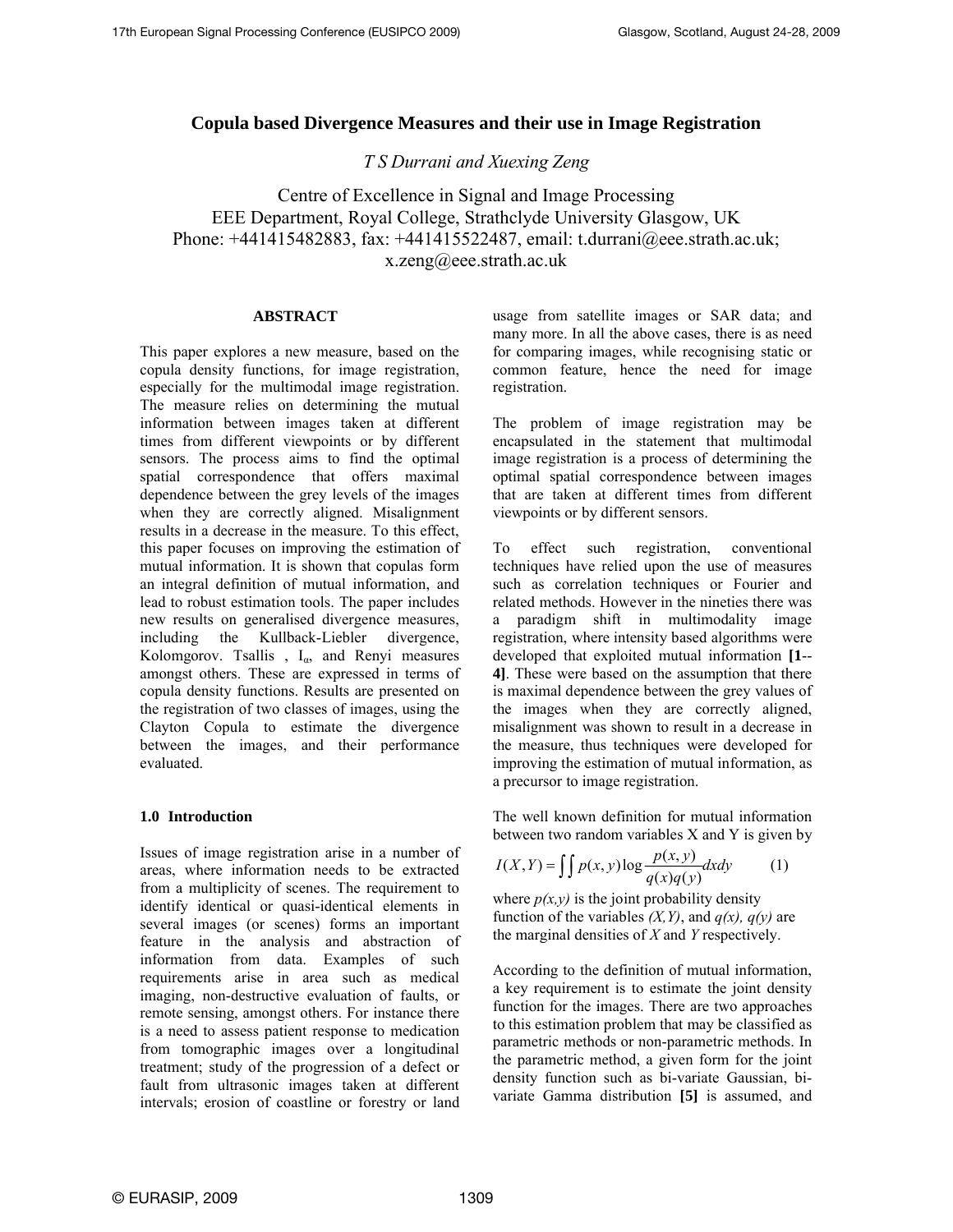related parameters are estimated from the given set of finite number of data points, and the mutual information *I(X,Y),* is evaluated from this. However, the image distributions are rarely Gaussian nor Gamma distributed, and even have the different types of marginal distribution.

For non-parametric approaches, well-known methods rely on histogram and K Nearest Neighbor and Kernel (KNN) density estimation **[6]**. The main drawback of histogram method is that it requires a large amount of data for reliable estimates, and the KNN produces estimates with very heavy tails; and can have discontinuities. The resulting density is not a true probability density since its integral over all the sample space may diverge.

Copulas **[7]** offer alternative robust parametric techniques for the modeling of the dependency structure between random variables and hence within the observed data. Since copulas can model any joint multidimensional probability density function only from marginal density functions, hence are candidates for the evaluation of mutual information from observed data.

This paper will briefly introduce Copula functions, and their properties; extend their applications to a range of Divergence measures that include *I(X,Y)* as a special case, and then illustrate the results on real data to prove that the proposed copula approach provides robust estimates of the joint density function and mutual information, and as such offers a new technique for image registration.

### **2.0 Background to copulas**

Copulas represent a mathematical relationship between the joint distribution and the marginal distribution of random variables. For two random variables X and Y, their joint probability distribution  $F_{XY}(x, y)$ , according to Sklar [7], is given by:

 $F_{XY}(x,y) = C(F_X(x), F_Y(y)) = C(u, v)$ where  $C(u, v)$  is the copula function,  $u = F_X(x)$ ,  $v = F<sub>y</sub>(y)$  are marginal probability distributions,  $F_{XY}(x, y)$  is the joint distribution, so the copula function be defined by:

$$
C(u, v) = F_{XY}(F_X^{-1}(u), F_Y^{-1}(v))
$$
  
Furthermore, the copula density is given by[8]:  

$$
c(u, v) = \frac{\partial^2 C(u, v)}{\partial u \partial v} = \frac{\partial^2 C(F_X(x), F_Y(y))}{\partial u \partial v}
$$

$$
= \frac{\partial^2 F_{XY}(x, y)}{f_X(x) f_Y(y) \partial x \partial y} = \frac{f_{XY}(x, y)}{f_X(x) f_Y(y)}
$$

where  $c(u, v)$  is the copula density function,  $f_{XY}(x, y)$  is the joint density function of x and y and  $f_X(x)$ ,  $f_Y(y)$  are the marginal density function respectively.

### **3.0 Mutual information, Divergence and generalised measures**

Mutual information as given in Eq.(1) is a measure of the distance between the joint density and the product of the marginal densities of two variables, and is known as a particular case of the 'divergence measure' call the Kullback-Leibler Divergence **[9]**.

In recent years a number of information theoretic similarity measures have been identified **[4] [10] [11].** These are based on generalised divergence measures and are known to offer improved accuracy, robustness and speedy convergence for image registration **[12].**

Using the definition of copula density functions as given above, it may be shown that the Kullback Liebler Divergence may be transformed into **[13]**

$$
D_{KL}I(X,Y) = \int_{0}^{1} \int_{0}^{1} c(u,v) \log(c(u,v)) du dv \quad (2)
$$

It may be seen that this expression is a much simpler manifestation that Eq. (1), and is completely defined in terms of the copula density function  $\{c(u, v)\}$ . It will be shown later that it offers ease of computation.

Other measures that have attracted recent attention are the Renyi divergence, Tsallis divergence, *I<sup>α</sup>* divergence and Bhattacharya and Kolmogorov distances. Details of these may be found in **[12**]. It is interesting to note that each of these measures lends itself to definitions in terms of copula density functions.

Indeed, as shown below, the copula functions offer a more compact definition for the Generalised divergences, and thus provide an easier alternative for the computation of the mutual information of Divergence measures.

3.1 Generalised Divergence Measures

There are two types of Generalised Divergences **[14]**:

a. Czisar Divergence, and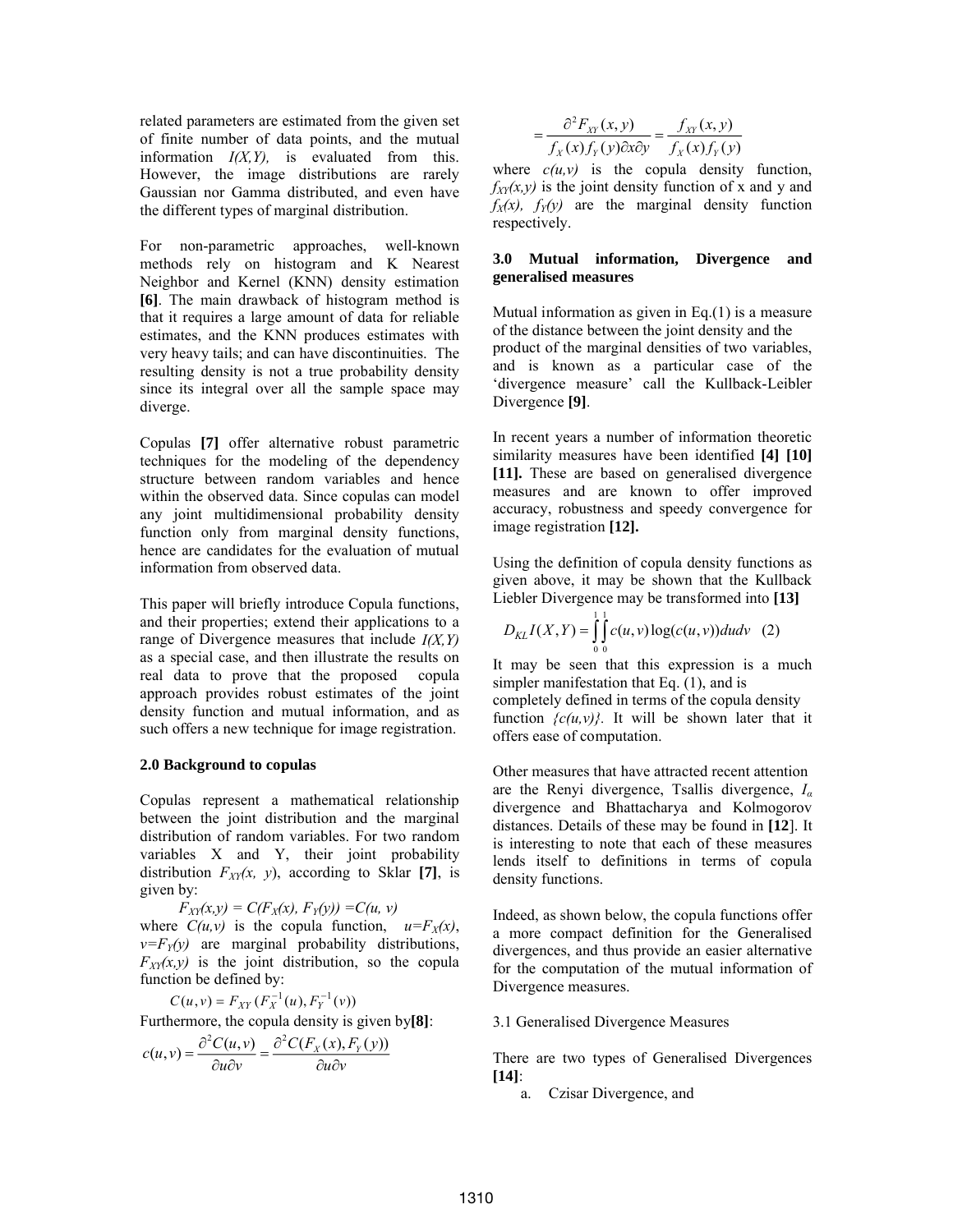### b. Renyi Divergence

a. For Czisar Divergence, the copulas function may be used to derive a simpler and more compact definition, as

$$
D = \int_{0}^{1} \int_{0}^{1} \psi(c(u, v))dudv \tag{3}
$$

Thus when  $\psi(x) = x \log x$ , Eq.(3) yields the Kullback –Liebler divergence measure. Similarly,

when 
$$
\psi(x) = \frac{x^{\alpha} - \alpha x + \alpha - 1}{(\alpha - 1)}
$$
, we obtain the

Tsallis Divergence, while when

$$
\psi(x) = \frac{x^{\alpha} - \alpha x + \alpha - 1}{\alpha(\alpha - 1)} \quad \text{Eq.(3) yields the } I_{\alpha}
$$

Divergence.

b. For Renyi Divergence family, we have the generalized expression:

$$
D = \log(\psi^{-1}(\int_{0}^{1} \int_{0}^{1} c(u, v)\psi(c(u, v)dudv))
$$
 (4)

For  $\psi(x) = x^{r-1}$ , Eq.(4) yields the Renyi divergence included in Table 1, while  $r = 1/2$ , give the Bhattacharya divergence measure. Note that using L'Hopital Rule, the Renyi divergence reduces to the Kullback Liebler divergence as Table 1 gives an equivalence for the different divergence measures in terms of their density functions and related copula density functions. In all cases the measures may be computed from the copula density function alone.

To test the properties of the Divergence measures, the Clayton Copula density function was used to compute the various divergence measures **[12]**.

The Clayton copula distribution is defined as:

$$
C(u, v) = (u^{-\theta} + v^{-\theta} - 1)^{-\frac{1}{\theta}}
$$

and the Clayton copula density function is given by

 $c(u, v) = (1 + \theta)u^{-1-\theta}v^{-1-\theta}(-1 + u^{-\theta} + v^{-\theta})^{-\frac{2-\frac{1}{\theta}}{\theta}}$  (5)

where copula parameter  $(0 < \theta < \infty)$ . The Clayton copula parameter  $\theta$  can be related to Kendall's tau rank correlation **[7]** as:

$$
\tau_{X,Y} = 4 \iint\limits_{[0,1]^2} C(u,v) dC(u,v) - 1 = \frac{\theta}{\theta + 2}
$$

The Kendall tau rank correlation coefficient is a non-parametric statistic that is used to measure the degree of correspondence between two rankings and for assessing the significance of this correspondence **[7]**.

For the Clayton copula density function, relationship between mutual information and Kendall rank correlation (τ) for different divergence measures are given in Figure 1. Note the convex relationship and the differences in performance between the various divergence measures.

| Name                  | Divergence                                                                                                  | By Copulas                                                                                          |
|-----------------------|-------------------------------------------------------------------------------------------------------------|-----------------------------------------------------------------------------------------------------|
| Kullback -<br>Leibler | $\iint p(x, y) \log(\frac{p(x, y)}{q(x)q(y)}) dxdy$                                                         | $\iint c(u,v) \log[c(u,v)] du dv$<br>$[0,1]^{2}$                                                    |
| Kolmogorov            | $\iiint  p(x,y)-q(x)q(y)  dx dy$                                                                            | $\left  \int  c(u,v)-1  \, du dv \right $<br>$[0,1]^{2}$                                            |
| <b>T</b> sallis       | $\frac{1}{\alpha-1}(\iint \frac{p(x,y)^{\alpha}}{a^{\alpha-1}(x)a^{\alpha-1}(y)}dxdy-1)$                    | $\frac{1}{(\alpha-1)} \left( \iint_{[0,1]^2} c(u,v)^{\alpha} du dv - 1 \right)$                     |
| $I_{\alpha}$          | $\frac{1}{\alpha(\alpha-1)}\left(\iint \frac{p(x,y)^{\alpha}}{a^{\alpha-1}(y)a^{\alpha-1}(y)}dxdy-1\right)$ | $\frac{1}{\alpha(\alpha-1)}\left(\iint\limits_{\lceil\alpha\rceil l^2}c(u,v)^\alpha\,dudv-1\right)$ |
| Renyi                 | $\frac{1}{(r-1)}(\log \iint \frac{p(x, y)^r}{a^{r-1}(y) a^{r-1}(y)} dxdy)$                                  | $\frac{1}{(r-1)}\log\iint\limits_{[0,1]^2}c(u,v)^r\,dudv$                                           |
| Bhattcharyaa          | $-2\log \int \int \sqrt{p(x,y)q(x)q(y)}dxdy$                                                                | $-2\log \int \int \sqrt{c(u,v)}du dv$<br>$[0,1]^2$                                                  |
| Table 1               |                                                                                                             |                                                                                                     |

Divergence by copulas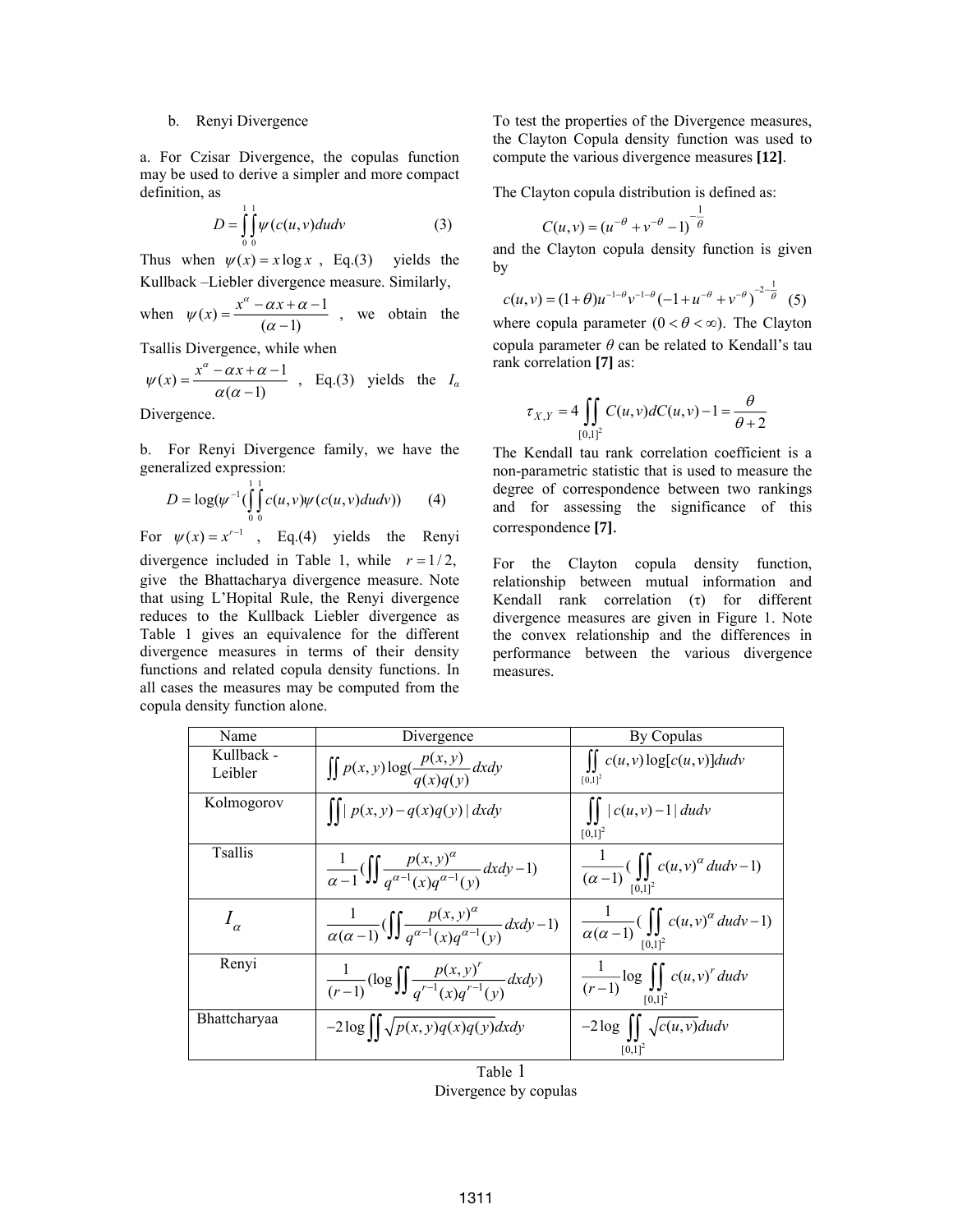

Figure 1(Mutual information vs Kendall rank correlation, where the parameter for Tsallis, *I<sup>α</sup>* are 1.2 and for Renyi divergence is 1.5).

#### **4.0 Image registration using copulas**

To test the effectiveness of using copulas for image registration, a number of experiments were carried out on two difference classes of images – (i) Digital aerial photograph, and (ii) medical magnetic resonance images. Two images from the same class were employed - one the original image and the second a rotated version of the original with added 2% salt and pepper noise. The objective was to determine the alignment (registration) between the images by computing the different divergence measures, using the Clayton copula function. The alignment is achieved for the value of the rotated angle when the divergences reach a maximum.

(i) Image registration for aerial images.



Reference Image Floating Image







Figure 2 (c) Figure 2 (d) Registered image Figure 2 (c) overlaid on (a)



The aerial images in Figure 2 (a) and 2 (b) are available from the Matlab website **[15]**, taken at different times and from different viewpoints. Using the Clayton copula model, the copula parameter  $\theta$  is estimated for the two images, drawing upon the method of Canonical Maximum Likelihood (CML) as proposed in **[16]**. Fig 2(c) is the registered image computed from Figure 2(b). Figure 2(d) is generated by overlaying a semitransparent version of the registered image Figure 2(c) on the Figure 2(a). The Divergence Measures given in Table 1 were calculated with  ${c(u,v)}$  as given in Eq (3), and were computed for the Tsallis,  $I_\alpha$  (parameter  $\alpha$  =1.2) and Renyi families  $(r=1.5)$ . The computation values of the divergence for different rotational angles are given in Figure 2 (e). It may be seen that all the Divergence values peaks when the rotation angle is  $12.1^{\circ}$  clockwise – (the correct answer).

(ii) Image registration for magnetic resonance images.

The Magnetic resonance images were obtained from **[17]** and are used to determine image registration using the Clayton copulas. Figure 3(a) is the original image, while Figure 3(b) is a rotated version of Figure 3(a) with added 2% "salt and pepper" noise. Figure  $3(c)$  is the registered image from (b). Figure  $3(d)$  is generated in a similar measure to Figure 2(d) by overlaying the registered image Figure 2(c) on Figure 2(a).



Figure 3 (a) Figure 3 (b) Reference image Floating image